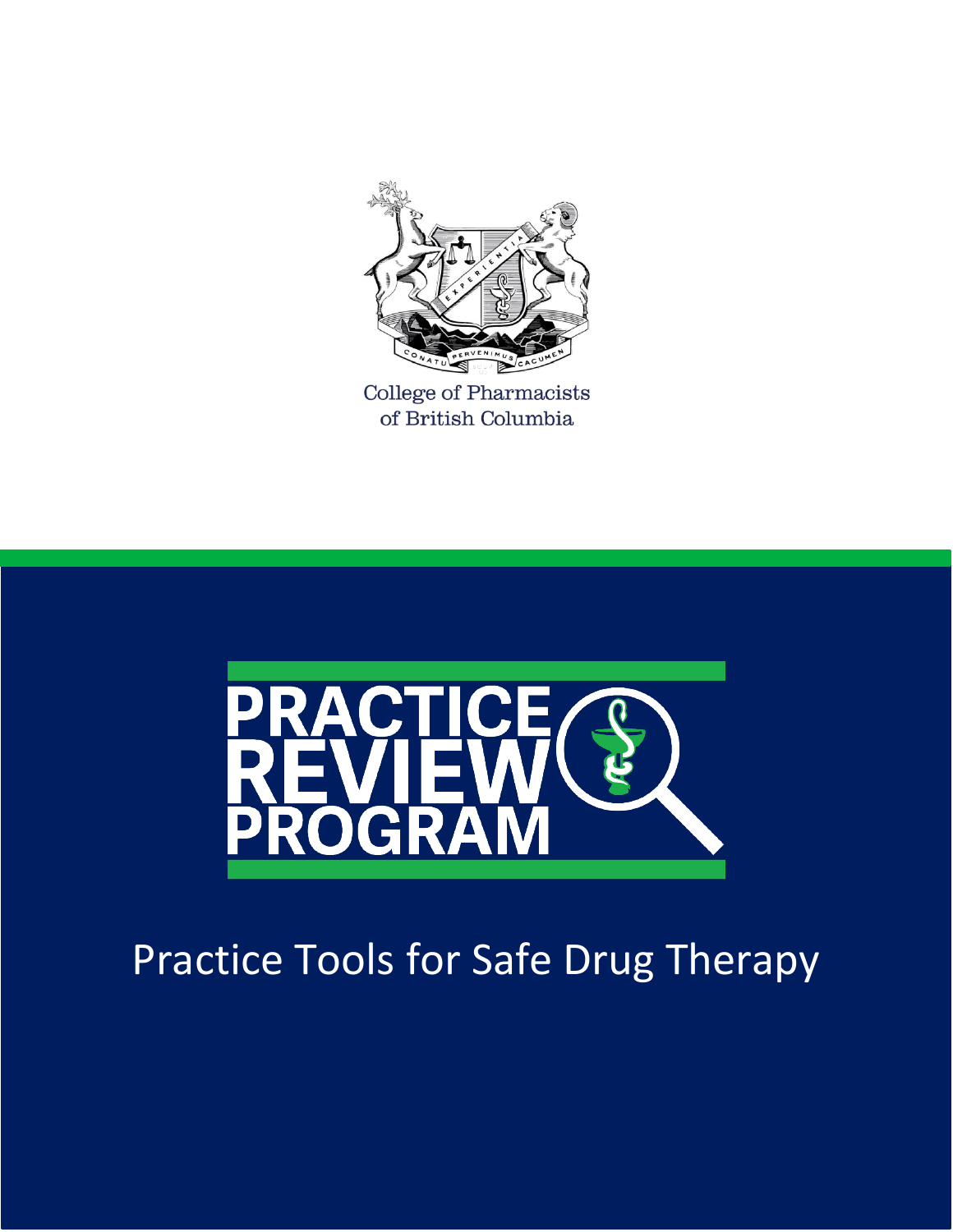

## Practice Tools for Safe Drug Therapy

Pharmacists and pharmacy technicians make sure the *right person* gets the *right dose* of the *right drug* at the *right time* and takes it in the *right way*.

The Pharmacy Professionals Review is grounded in 4 focus areas. These areas were identified as having the most impact on patient safety:

- Patient Identification Verification
- Profile Check
- **•** Counselling
- Documentation

## Patient Identification Verification

#### Ask for identification to verify patient

For new patients or patients with whom you are unfamiliar, positive identification is best achieved by asking for and viewing:

- one piece of primary ID, or
- two pieces of secondary ID

For returning patients with whom you are familiar, you must still take *reasonable steps* to confirm the patient's identity before providing any patient-specific pharmacy service. Ask the patient to provide you with personally identifiable information such as:

- date of birth
- address
- phone number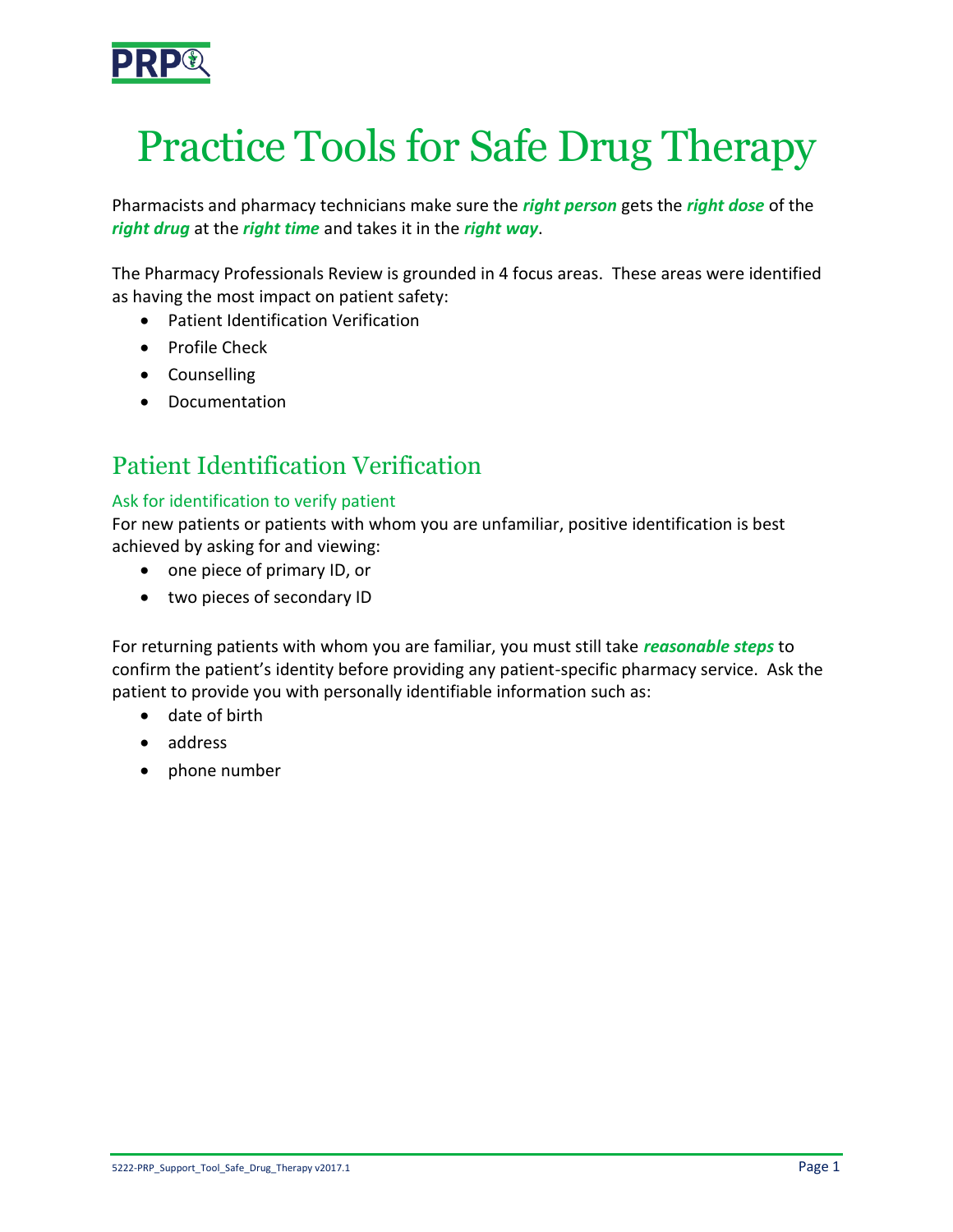

## Profile Check

For every prescription, the pharmacist needs to review the PharmaNet profile and PharmaNet DUE (drug use evaluation) in addition to the local profile and any information provided by the patient. This is part of building a more complete medication record, which can then be assessed for appropriateness of drug therapy using the NESA tool:



Potential Drug Therapy Problems (DTP's) include:

- Needs additional drug therapy
- Dose too low
- Dose too high
- Ineffective drug
- Unnecessary drug therapy
- Adverse drug reaction
- Nonadherence

If any drug-related problems are identified, the pharmacist must take appropriate action to resolve the issues in collaboration with the patient, and may require consultation with the practitioner.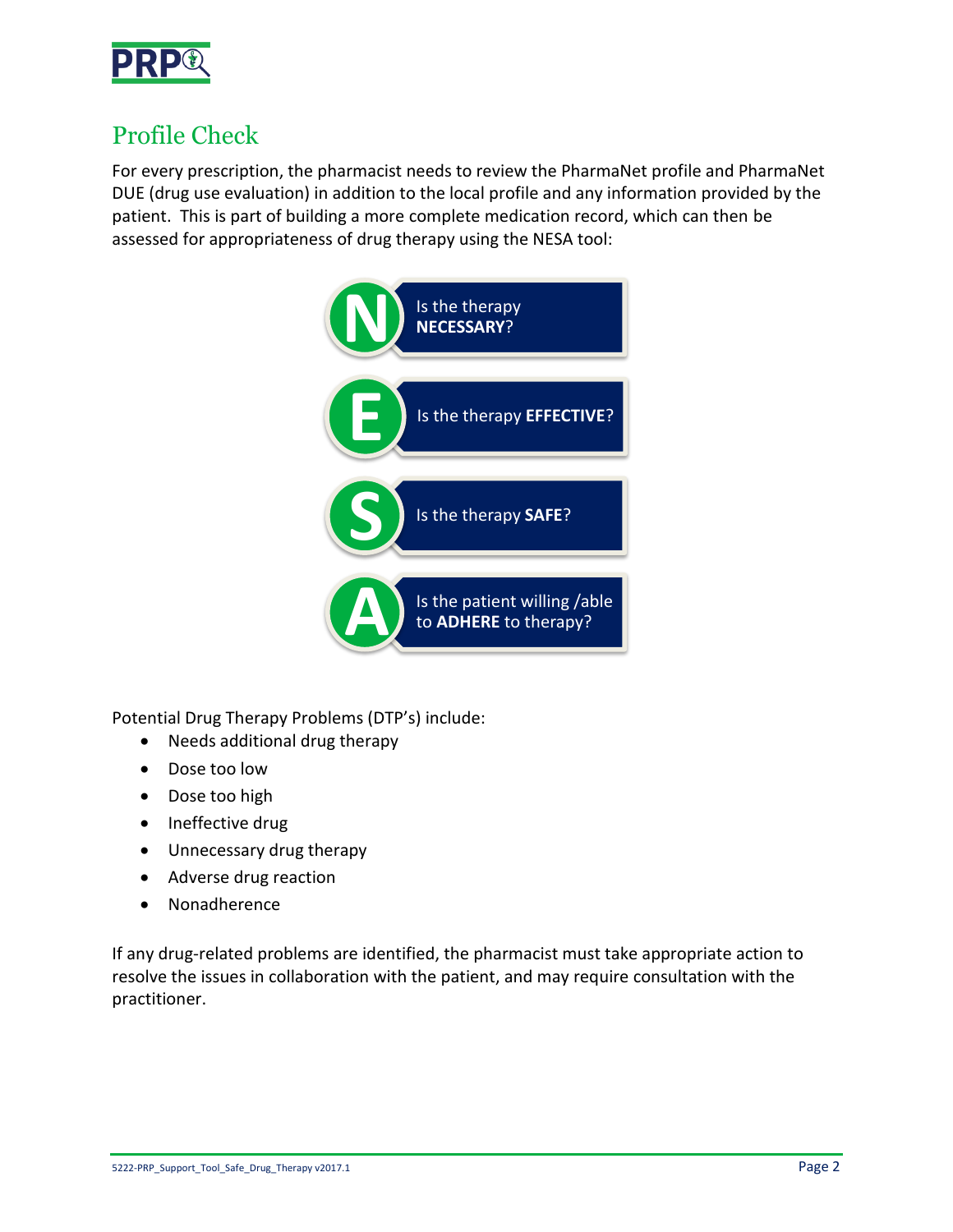

## Counselling

Provide counselling to engage in direct consultation with the patient or his/her representative



The pharmacist needs to counsel on every **new** prescription on the following points:

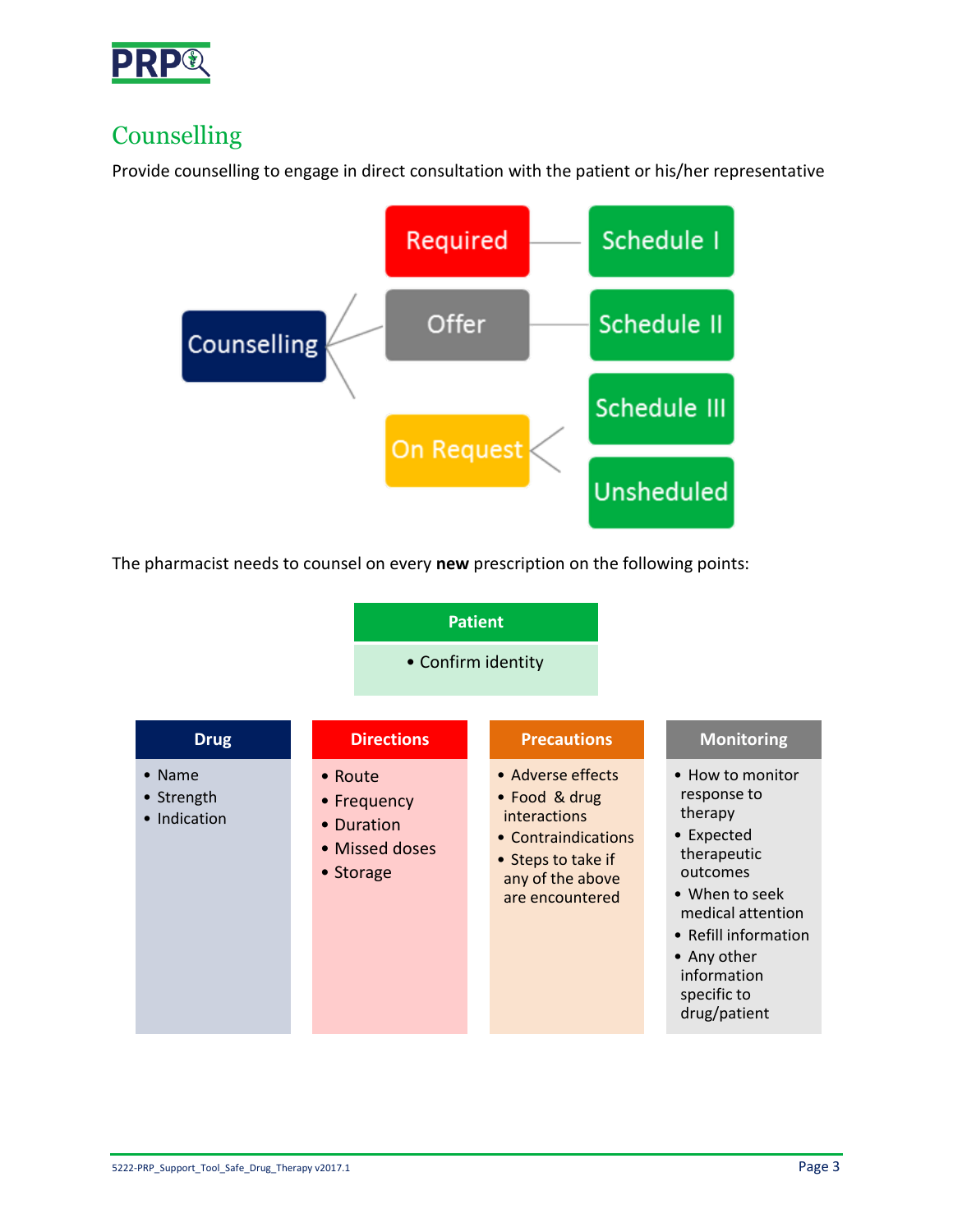

The pharmacist needs to counsel on every **refill** prescription on the following points:



Try incorporating prime questions when providing a consult to make counselling more patientcentered.

Counselling should be done in person, but if not practical, by phone is acceptable, too.

Counselling must respect a patient's privacy.